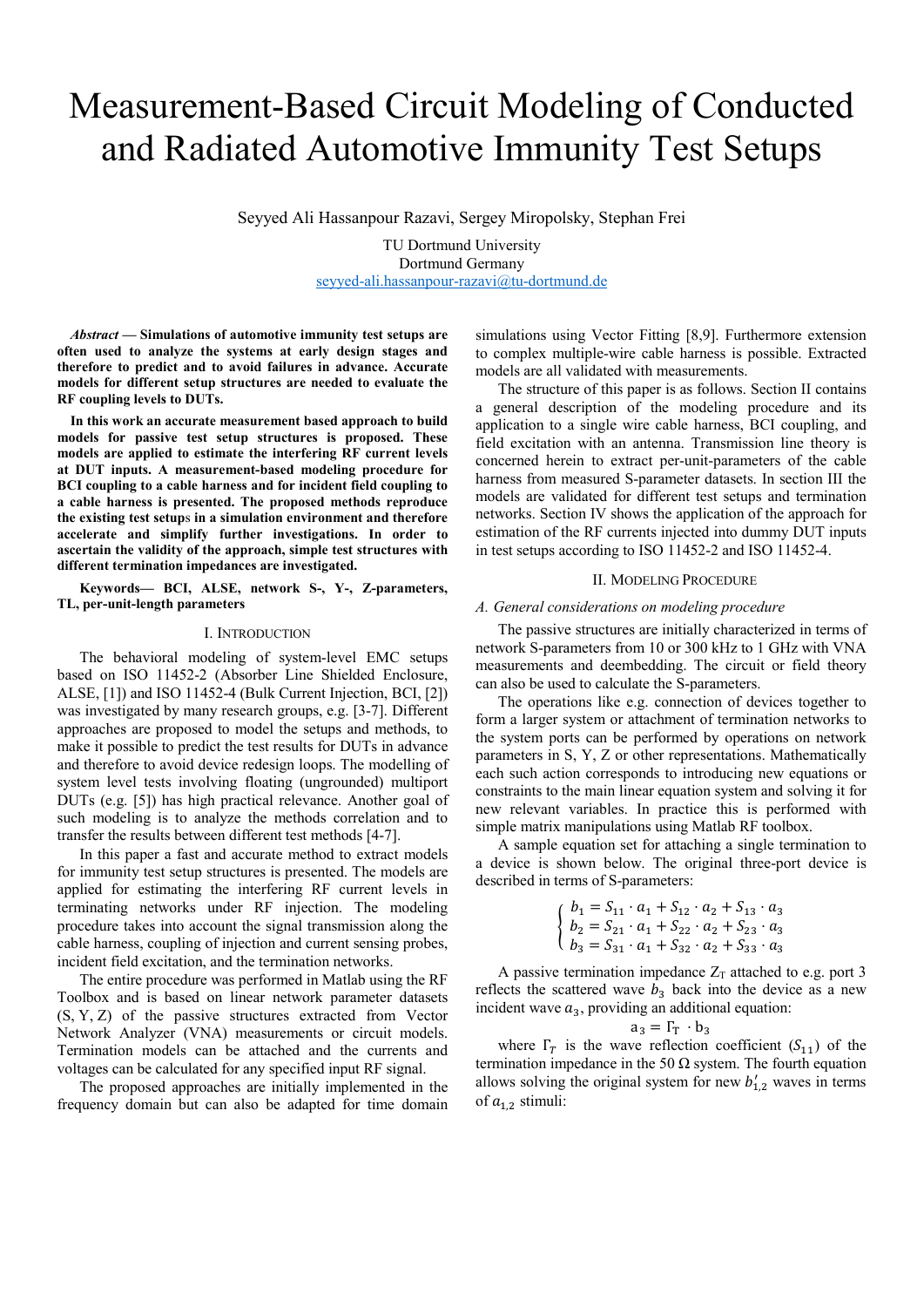$$
\begin{cases}\nb_1' = \left(S_{11} + \frac{S_{13} \cdot S_{31} \cdot \Gamma_T}{1 - \Gamma_T \cdot S_{33}}\right) \cdot a_1 + \left(S_{12} + \frac{S_{13} \cdot S_{32} \cdot \Gamma_T}{1 - \Gamma_T \cdot S_{33}}\right) \cdot a_2 \\
b_2' = \left(S_{21} + \frac{S_{23} \cdot S_{31} \cdot \Gamma_T}{1 - \Gamma_T \cdot S_{33}}\right) \cdot a_1 + \left(S_{22} + \frac{S_{23} \cdot S_{32} \cdot \Gamma_T}{1 - \Gamma_T \cdot S_{33}}\right) \cdot a_2\n\end{cases}
$$

The S-parameter dataset for the new two-port device (here consisting of the initial three-port device with termination  $Z_T$  at port 3) can be recognized from the latter equation set. The solution is then implemented in a generalized form (for an arbitrary dataset size and port index) in Matlab and used for datasets processing. Using a similar approach the devices described in terms of S- or Y-parameter datasets can be connected together in arbitrary configurations, and the RF signal levels at any port of the system can be calculated for any RF stimulus at any port. Such steps are plain and very simple, but the corresponding equation sets are quite bulky and therefore not shown here.

If a transient simulation should be performed on the final structure, the final S-parameter dataset can be processed with Vector Fitting [8] to approximate the frequency-dependent behavior of the final system to a state-space model. The circuit generation procedure can then be used to produce a SPICE- or VHDL-AMS-compatible macromodel in S-, Y- or Z-parameter form [9]. Such macromodels can be used in any type of circuit simulation, also involving non-linear DUT circuits.

# *B. Cable over ground plane*

The cable harness considered in current work consists of a single straight wire spanned within metal test fixtures in 50 mm height over a copper ground plane (Fig. 1) . The harness is a passive structure and therefore can be characterized in terms of network scattering parameters.

Performing separate VNA measurements for each test-casedependent setup length is ineffective. The signal propagation along the cable is commonly considered as a a TEM mode, and therefore can be described with transmission line theory. The S-parameters for the cable harness can be generated based on TL models. The simplest approach is to use the RLCGparameter-based models. Multiple procedures for theoretical estimation or measurement-based extraction of RLCG TL parameters exist. In current work a measurement-based approach based on [10] is used.

The influence of the fixtures cannot be neglected if higher accuracy is required, especially if the network parameters have to be predicted later for the harnesses of different lengths.

The effect of SMA connector at the test fixture can be represented with a short lossless 50  $\Omega$  TL. The connector has to be pre-characterized with an open-circuit measurement (here:  $Z_0$ =50  $\Omega$ ,  $T_D \approx 60$  ps) and either deembedded from the raw measurement data or appended to the final m odel.

Moreover, a cable harness close to fixtures (within a short distance of some cm) cannot be considered h homogenous due to stray fields from the cable to the fixtures. The effect can be considered as a constant offset in RLCG parameter values for this short cable part. This offset is extracted by analysis of the RLCG parameters for several setup lengths s (here 20, 40, 60 and 80 cm), fitting the frequency dependencies with simplified approximations  $(R_0, L_0, C_0, G_0, R_S$  and  $G_D$  [11]) and linear



Fig. 1 Single-wire cable harness over ground plane mounted on fixtures





Fig. 3 S-parameters of 1 m cable harness cable within fixtures, measurement and reconstruction based on the per-unit-length RLCG TL parameters

| TABLE I Extracted RLCG parameters of fixtures (a) and cable harness (b) |                                                                             |     |    |    |    |     |
|-------------------------------------------------------------------------|-----------------------------------------------------------------------------|-----|----|----|----|-----|
|                                                                         | Ro                                                                          | Rs. | L0 | Co | Go | Gd. |
|                                                                         | a   1.687e-02   6.759e-04   1.991e-06   3.981e-11   1.369e-06   2.334e-12   |     |    |    |    |     |
|                                                                         | b $\left  4.540e-03 \right $ 7.34e-05 9.942e-07 1.26e-11 2.13e-07 1.964e-12 |     |    |    |    |     |

extrapolation of the RLCG values to zero cable length. Such procedure returns the per-unit-l length parameters for both main homogenous cable harness outside fixture influence (a) and also for the mentioned short cable harness parts close to the fixtures, where stray field effects are involved (b).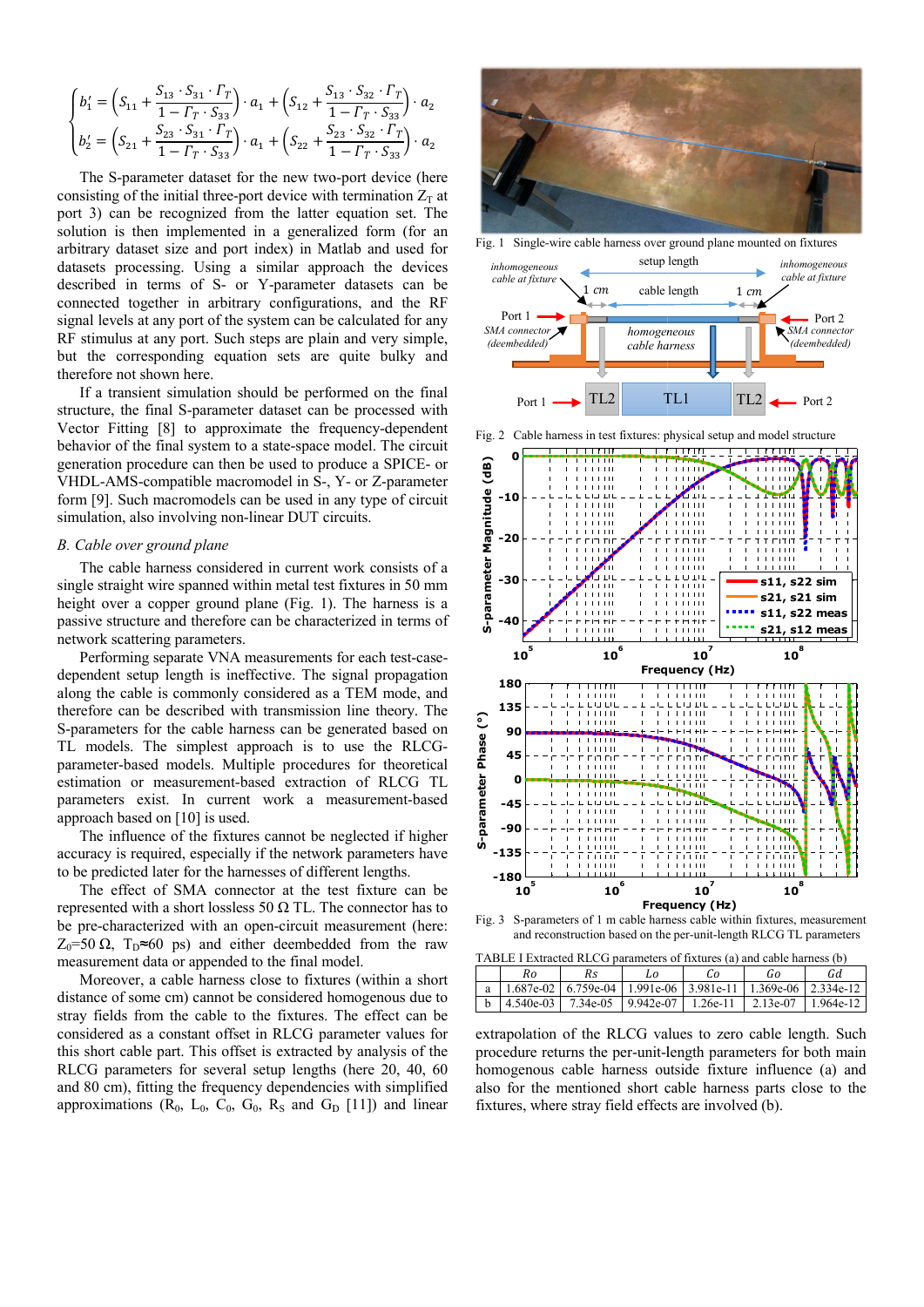The resistance, inductance, capacitance and skin effect values can be extracted with very high accuracy. The shunt conductance component mostly lies outside the VNA dynamic impedance measurement range, and hence cannot be extracted accurately. Due to its extremely low value it does not introduce any significant influence into the cable harness properties, and therefore can be neglected for current modeling purposes.

To confirm the validity of the cable model and to illustrate the capability to estimate the behavior for various setup lengths, the S-parameters for a new setup length of 1 m are reconstructed with TL models (Fig. 2) and compared to measurement data. The results show that the S-parameters are reconstructed with high accuracy in terms of both magnitude and phase (Fig. 3).

# *C. BCI coupling to a cable harness*

The coupling to the cable harness using a BCI clamp under certain assumptions can be considered as a passive linear transfer function, and hence may also be described in terms of S-parameters. A three-port-measurement can be performed with a VNA. The setup is illustrated in Fig. 4. The goal is the generation of a dataset, which represents the behavior of the BCI clamp plus a short clamped piece of cable (7 cm).

All investigations were done with a Fischer FCC-F140 BCI clamp. The setup is composed of a 20 cm cable within the above mentioned test fixtures. The setup can be interpreted as five separate modules: two two-port circuits on the left (cable with fixture stray effects and main cable), a three-port central module (coupling dataset), and two two-port circuits on the right. The cable harness was characterized in the previous steps, and therefore can be deembedded from the measurement data. The remaining three-port dataset belongs to the coupling from the RF port of the BCI clamp to the clamped cable part.

The model is verified with a VNA measurement in a similar setup of larger length (here: 1 m). The coupling from RF-port at BCI clamp to the fixture ports is measured in terms of S-parameters. The same setup is reconstructed by port-toport cascaded connection of several involved modules. Since the BCI coupling dataset contains a side port (clamp RF port), which is not directly involved in the cascaded connection, the commonly used dataset cascading by matrix multiplication of the scattering chain parameters cannot be used. The assembly is performed in terms of Y-Parameters with an approach similar to one shown in the section II.A. As demonstrated in Fig. 5, the reconstructed signal transfer shows a very good correlation to measurement data.

# *D. Antenna coupling to cable harness*

The coupling of an antenna to a cable harness can be measured with a VNA for fixed setup geometry. The test setup structure is shown in Fig. 6. The cable harness is mounted between the same fixtures in 50 mm height above a copper table, which is located in an anechoic chamber. A logarithmicperiodical antenna is located in 1 m distance from the table, according to [1]. The incident electromagnetic field coupling to the cable generates a current in both terminating networks.

The coupling to a cable harness can be calculated by incorporating the effects of the incident electromagnetic fields





Fig. 5 Scattering parameters of BCI coupling to a 1m long cable, VNA measurement of the physical setup, and reconstruction using BCI coupling model and RLCG TL models for cable and fixtures



Fig. 6 Setup for the measurement of antenna coupling to a cable harness in an anechoic chamber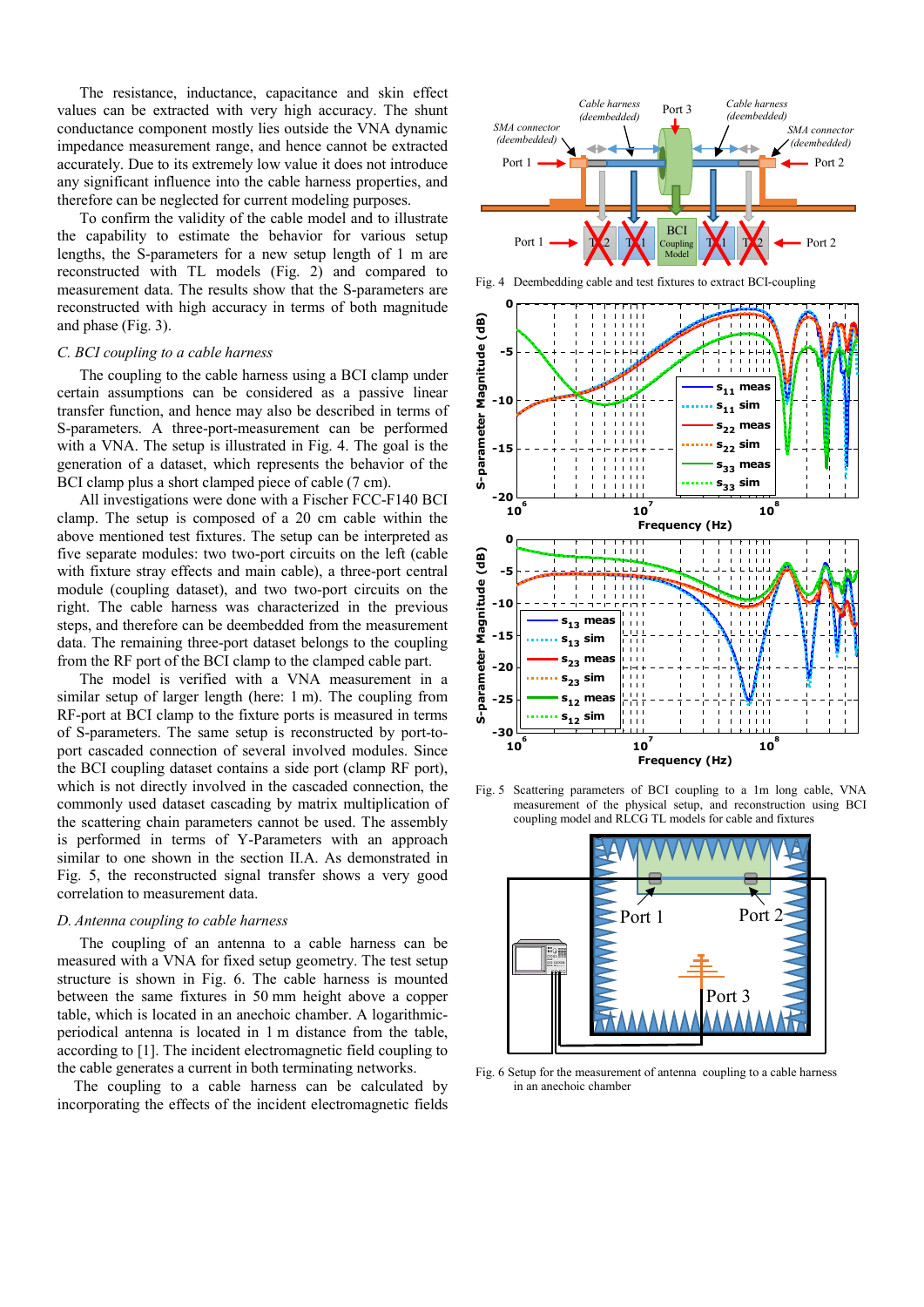as distributed sources along the harness [11]. However, due to a variety of parasitic effects and non-ideal environment a real test setup in an anechoic chamber cannot be characterized with simple analytic approaches.

The structure can be characterized with a VNA as a threeport network S-parameter dataset. The S-parameters of the structure are sufficient to calculate the currents in any passive termination attached to the cable. Full system model can be obtained by cascading the arbitrary termination impedance networks to the main three-port.

## III. EXPERIMENTAL, RESULTS AND DISCUSSIONS

# *A. General procedure overview*

The simplicity and accuracy of proposed methods in Section II.C and D are confirmed with test setups based on [1] and [2]. The models extracted from S-parameter measurements are used to calculate RF currents coupled to passive terminations attached to the harness for specified signal levels of injected into the BCI clamp or antenna port.

The terminations are composed of small PCBs with SMD resistors (see Fig. 7). The terminations are placed on grounded metal mounts and attached to the cable instead of test fixtures.

Tested systems often contain a low-ohmic signal source and a high-ohmic receiver. The termination resistances were correspondingly selected as  $10 \Omega$  (low-ohmic side) and  $1 \text{ k}\Omega$ (high-ohmic side). The termination impedance models are created in terms of S-parameters by VNA measurements to include all the characteristics and parasitic effects.

For model verification purposes a constant RF forward power of specified amplitude (10 dBm) is injected into each setup. The measurement of current at the termination networks is performed using current probe FCC F-65 clamped over cable harness in 5 mm distance from the termination PCB edge. The characterization of the current probe and extraction of transfer impedance is performed in a similar way as for the BCI injection clamp (see section II.C). The measured termination currents are extracted from the signal at the current clamp port and the pre-characterized transfer impedance of the clamp.

The models for the entire setups are assembled in Matlab from the S-parameters of individual setup components. The termination currents are calculated for a given forward power level at the RF port of the BCI injection clamp or antenna.

Finally, the calibration of RF forward power according to both standards is performed with available simulation models and specifications. The RF currents are calculated for this calibrated forward power and verified with measurement data.

#### *B. BCI setup*

The structure of the BCI setup is shown in Fig. 8. A cable of 1.5 m length was used and the clamp was located in 150 mm from the termination PCB with 1 k $\Omega$  SMD resistor.

A constant RF power of 10 dBm was injected into the BCI clamp and the currents were measured with a current clamp at both terminations as described before.

The model of the entire setup is assembled by cascading the individual S-parameter blocks extracted in sections II.B and C. The final modular dataset structure containing the entire setup



Fig. 7 Structure of a dummy termination: test PCB with SMD resistor



Fig. 8 Measurement of the RF currents coupled to termination impedances (10  $\Omega$ , 1 k $\Omega$ ) in a BCI setup with 1.5 m cable



Fig. 9 Reconstruction of the BCI test setup transfer function using precharacterized S-parameter blocks for individual setup components



Fig. 10 Current magnitudes at the cable terminations ( $Z_R = 1 k\Omega$ ,  $Z_L = 10 \Omega$ ) under input forward power of 10 dBm injected into the BCI clamp, measurement vs. calculation

including the passive terminations is shown in Fig. 9.

The current produced at both passive terminations is calculated using the given level of input forward power and the S-parameter data. The comparison between measured and calculated data in Fig. 10 shows a very good matching even for the frequencies above 400 MHz for both terminating networks.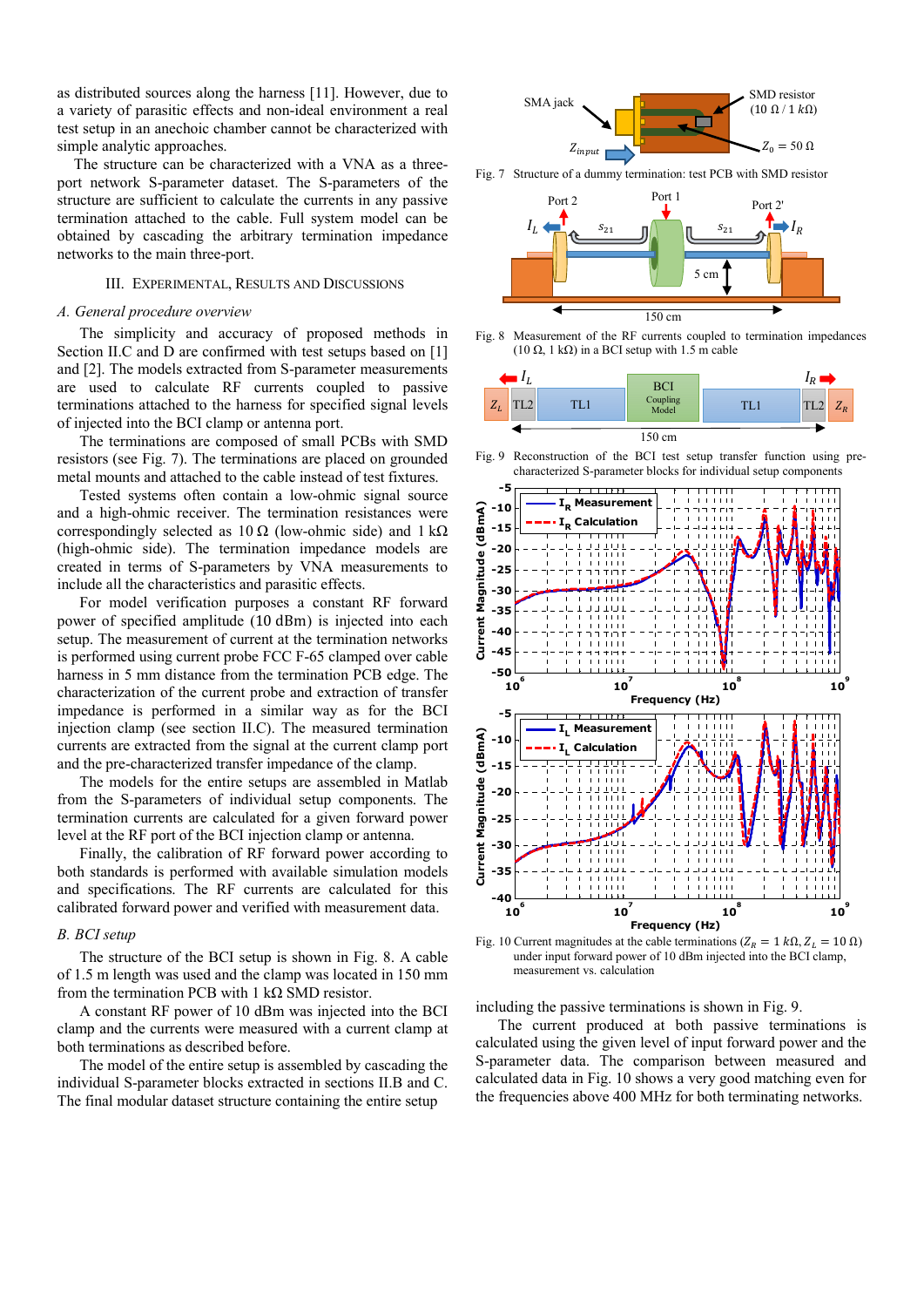# *C. Antenna setup*

The same procedure is repeated for the currents in a setup with antenna coupling to the harness. The setup structure used for current measurement is shown in Fig. 11. The current probe is placed again at two locations close to terminations. The currents through the terminations produced by the coupling of antenna radiation to the cable harness are measured.

The model incorporating the entire structure is assembled in the same way on modular basis. The model structure is shown in Fig. 12. A good congruence of the calculated and measured values can be observed in Fig. 13.

# IV. APPLICATION EXAMPLE

The termination currents corresponding to BCI and ALSE realistic severity levels according to ISO-11452 are calculated using the developed models.

For the BCI setup, the power is calibrated using a model of a short setup consisting of the BCI clamp over a short 10 cm cable within the same test fixtures. The model is assembled from the same discrete S-parameter blocks. Both fixture ports are terminated with ideal  $50 \Omega$  impedances. The RF power necessary to produce a 100 mA current is determined.

The forward power necessary to reach the severity level of  $100 V/m$  in an ALSE setup is extracted from the datasheet of the antenna [12]. The datasheet specifies the RF forward power to obtain a field magnitude of 10  $V/m$  in a 3 m distance from the antenna. This RF power level is scaled correspondingly to the required E-field value and to the required distance from the antenna to the cable harness in current configuration.

The calibrated RF forward power levels (Fig. 14) are then virtually injected into BCI and ALSE setup models and the RF currents in both terminating networks are calculated (Fig. 15).

Due to strong inductive coupling between BCI probe and cable harness the amount of power injected into the input port to reach 100 mA is much less than the injected power to reach the severity level of 100 V/m by ALSE.

The different coupling mechanism of both procedures results in significantly different current patterns injected into both terminations for the calibrated RF input power level.

The entire procedure can be summarized as following:

- Characterize setup components with VNA
- Process the setup or component S-parameter datasets
	- o Deembed fixtures to obtain component datasets
	- o Connect the modules together into a system setup o Attach DUT or termination models
- Define the forward power to be injected into setup
- Calculate RF levels at the DUT ports for this power

The S-parameter datasets can be processed with Vector Fitting [8,9] to obtain the state-space macromodels, which can be used for non-linear time domain simulations in many circuit simulators. This procedure can be summarized as following:

- Apply Vectfit approximation to a S-parameter dataset to produce a state-space model and its equivalent circuit
- Attach nonlinear DUT models in the circuit simulator
- Simulate the DUT response in time domain



Fig. 11 Measurement of the RF currents coupled to dummy terminations (10  $\Omega$ , 1k $\Omega$ ) in an antenna setup with 1.5 m cable



Fig. 12 Structure of final model used for current calculation, containing the antenna coupling model and termination network impedances



Fig. 13 Current magnitudes at the cable terminations ( $Z_R = 1 k \Omega$ ,  $Z_L = 10 \Omega$ ) under a forward power of 10 dBm injected into the antenna RF port, measurement vs. calculation